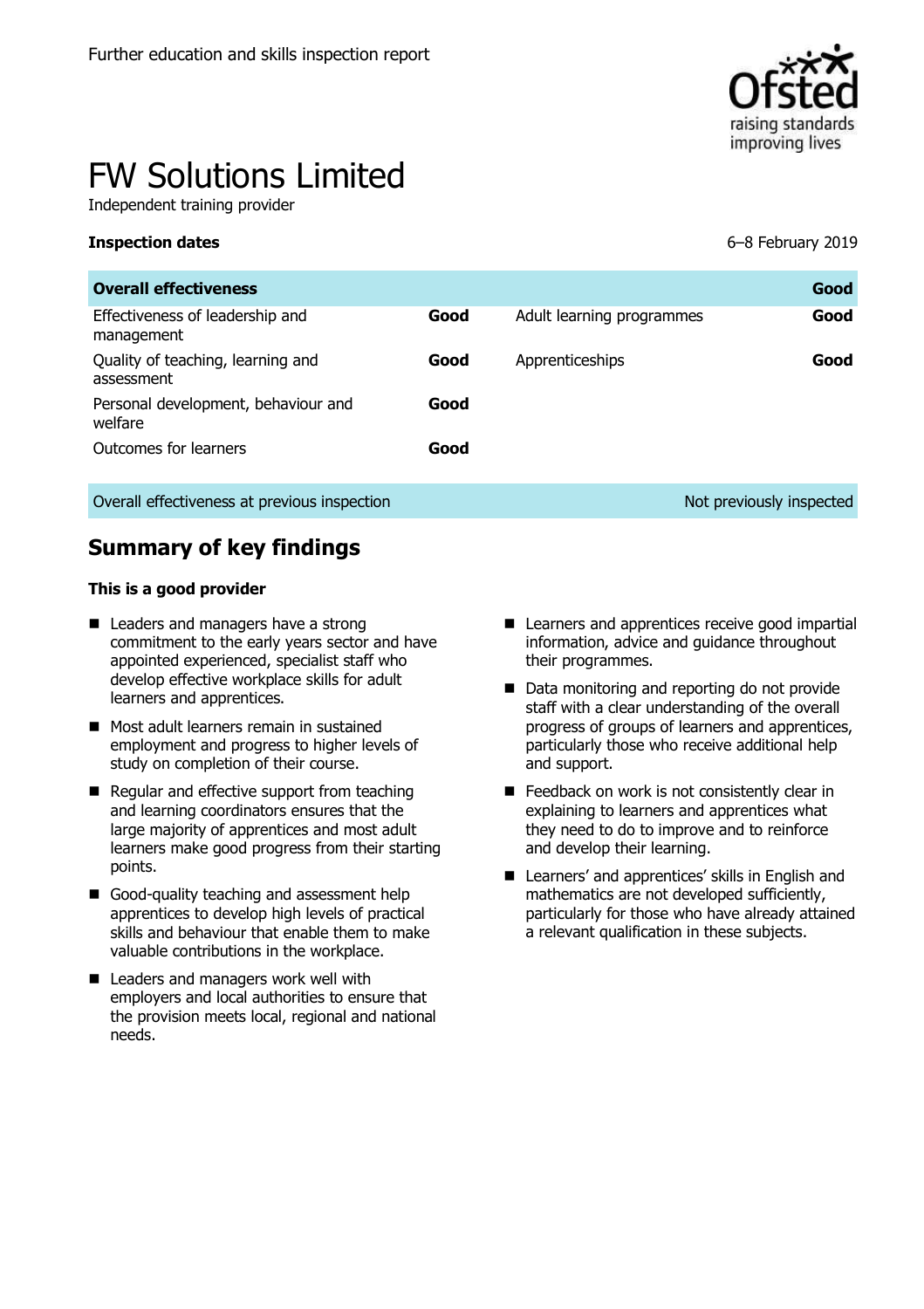

# **Full report**

#### **Information about the provider**

- FW Solutions Limited's head office is in Harrogate. It was formed in 2008 as a subcontractor delivering early years, customer service, management and teaching assistant apprenticeships for main contractors and colleges. It secured main provider status in May 2017 and began the delivery of levy-funded apprenticeships. In January 2018, it began the delivery of non-levy-funded apprenticeships. It began delivery of provision funded through advanced learner loans in August 2016.
- FW Solutions has 183 apprentices on frameworks and standards-based programmes. Most apprentices are female and study frameworks. The vast majority follow programmes in children and young people's workforce at level 2, children's learning and development (early years educator) at level 3 and children and young people's workforce (residential childcare) at level 3. Apprentices also follow programmes in hospitality, catering, customer service, business administration, playwork and teaching assistant. Twenty-two adult learners study programmes funded through advanced learner loans. The majority of adult learners study a programme in children's learning and development (early years educator) at level 3 and the diploma in advanced childcare and management at level 4.

#### **What does the provider need to do to improve further?**

- Ensure that data monitoring and reporting provide staff with information on the overall progress of all learners and all groups, including learners who receive additional support, so they are able to prioritise and implement interventions.
- Improve the use of information gained at the start of programmes to ensure that all learners and apprentices develop their English and mathematics skills in preparation for their next steps.
- Ensure that feedback makes clear what learners and apprentices need to do to improve the quality of their work and that it reinforces and develops learning and understanding.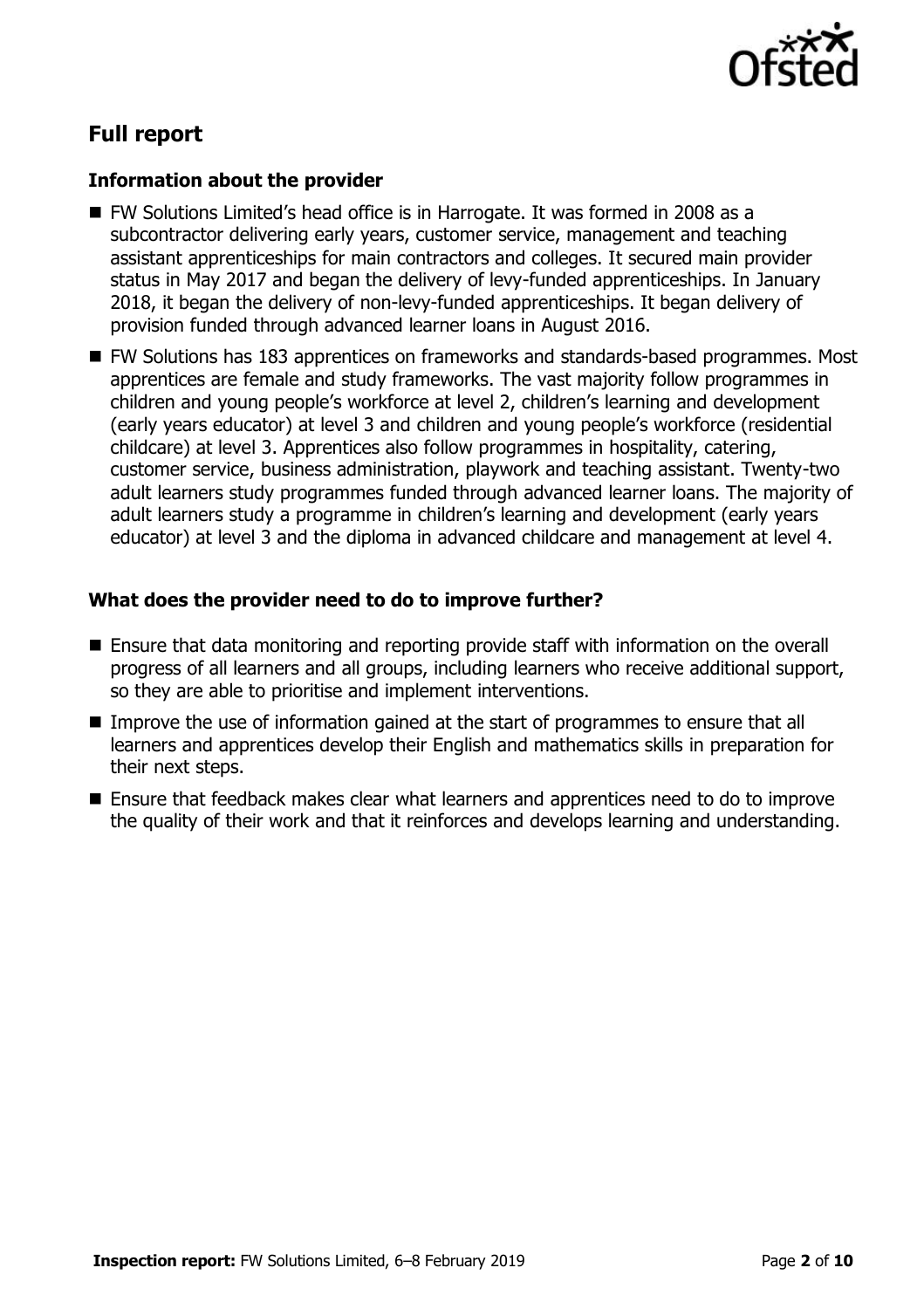

# **Inspection judgements**

#### **Effectiveness of leadership and management Good**

- Leaders have a very clear vision and ambition for the business and have created a culture that demands high levels of performance from all staff. As a result, teaching and learning coordinators (TLCs) have high expectations for learners and apprentices. They promote an inclusive ethos where good behaviour is expected, and learning and development take place in a culture of tolerance and respect for others.
- Learning programmes successfully meet the needs of local communities and businesses. Curriculum planning draws effectively on regional intelligence and local authority reports. For example, the planned reduction in the curriculum offer allows further growth of early years and childcare programmes at levels 2 and 3 in the west of the region and at levels 4 and 5 in the north.
- The management of adult programmes and apprenticeships is good. Most learners and apprentices have a good understanding of the progress that they make. They can explain how far they are through their programme of study and the skills, knowledge and behaviours that they develop. Employers track the progress of individuals well through a shared management information system.
- Leaders, managers and TLCs have very good working relationships with employers. Workplace visits are frequent and flexible. As a result, employers have a good understanding of the activities that apprentices need to carry out to make good progress and improve their vocational skills and knowledge.
- Arrangements to improve the quality of teaching, learning and assessment are effective. Staff who observe lessons provide reliable and accurate evaluations about the quality of teaching, learning and assessment. As a result, TLCs understand what they need to do to improve when delivering training. Managers deal with any underperformance effectively, and they accurately identify and provide suitable professional development and mandatory training for staff.
- Leaders and managers accurately evaluate the quality of all aspects of the provider's work. The self-assessment report is an accurate reflection of the provision and includes the views of staff, employers, learners and apprentices. A comprehensive improvement plan provides leaders and staff with a good understanding of the key areas for improvement. However, the report does not provide a clear evaluation of the quality of individual programmes.
- Data monitoring and reporting do not provide staff with a clear enough understanding of the overall progress of groups of learners and apprentices. For example, the progress of learners and apprentices who receive additional learning is not monitored or reported on. Staff use data well to monitor the progress of individual learners.

#### **The governance of the provider**

■ The introduction of new governance arrangements is almost completed. Leaders have followed guidance from a leading trade association to strengthen the governance of the business. As a result, the quality assurance of the provision has been bolstered and independent financial oversight of the business has been added. Meeting agendas and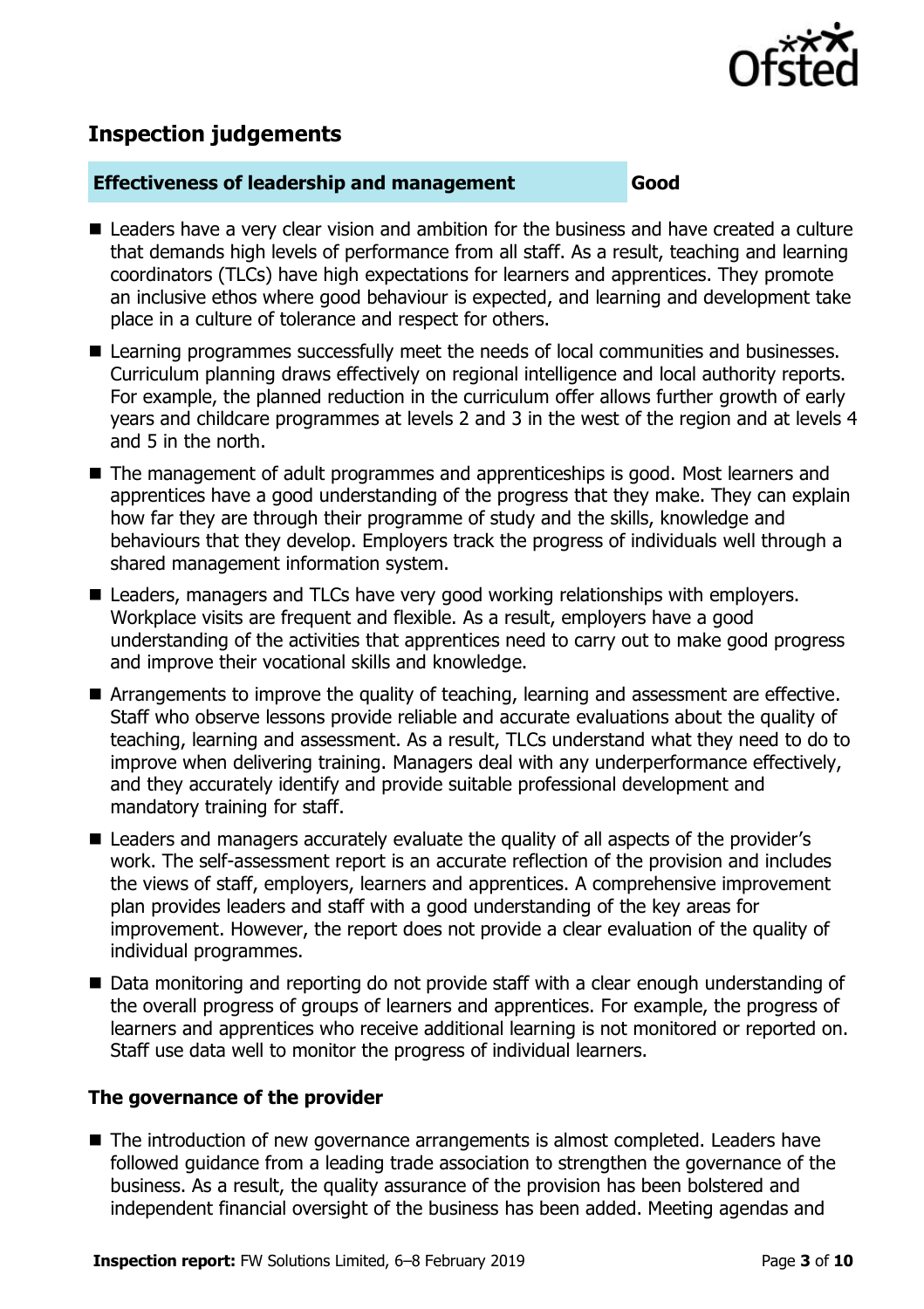

reporting requirements for the new arrangements, as well as dates and times of governance meetings, are soon to be finalised. It is too early to judge the impact of these new arrangements.

### **Safeguarding**

- . ■ The arrangements for safeguarding are effective.
- $\overline{\phantom{a}}$ **Leaders ensure that appropriate safeguarding policies and procedures are in place. The** designated safeguarding officer has suitable qualifications and is knowledgeable about safeguarding matters. Managers carry out appropriate checking of all staff to ensure their suitability for their roles. They maintain an up-to-date single central register. Managers monitor the incident-recording process closely. They have dealt effectively with all the logged incidents.
- Learners and apprentices have a good awareness of the risks of radicalisation and extremism, feel safe and know what to do if they have concerns. Apprentices' understanding of safeguarding is particularly good.

#### **Quality of teaching, learning and assessment Good**

- Tutors are well qualified and knowledgeable and have up-to-date experience in their subject specialisms. They use their skills and knowledge well to support learners and apprentices to develop relevant knowledge and skills and transfer this new knowledge into their places of work. Learners and apprentices value the experience of their tutors. Units of study are relevant to the workplace, resulting in improved job performance and a deeper understanding.
- TLCs work well with employers to provide relevant advice and quidance to help learners and apprentices improve performance at work. They also make regular links between theory and practice within the workplace. Suitable arrangements for close mentoring and buddy support in childcare centres help apprentices to make good progress in the workplace.
- TLCs use a wide range of assessment strategies to check individual progress. Most TLCs use effective questioning strategies to check learning and develop understanding. They assess progress and performance well through one-to-one meetings and via the electronic portfolio system.
- TLCs provide very good levels of support. Learners and apprentices value this support, which enables them to stay on their programme, especially when they experience periods of sickness or personal issues. TLCs are available via email and the electronic portfolios system between visits, and keep in regular contact with learners, apprentices and employers.
- Feedback to learners from TLCs focuses mainly on unit completion, target-setting and the completion of tasks, and less on reinforcing and extending learning or personal development. This means that, for a minority of learners and apprentices, feedback is not effective enough.
- Learners and apprentices are well supported to achieve English and mathematics qualifications. The support for learners who already hold relevant qualifications to develop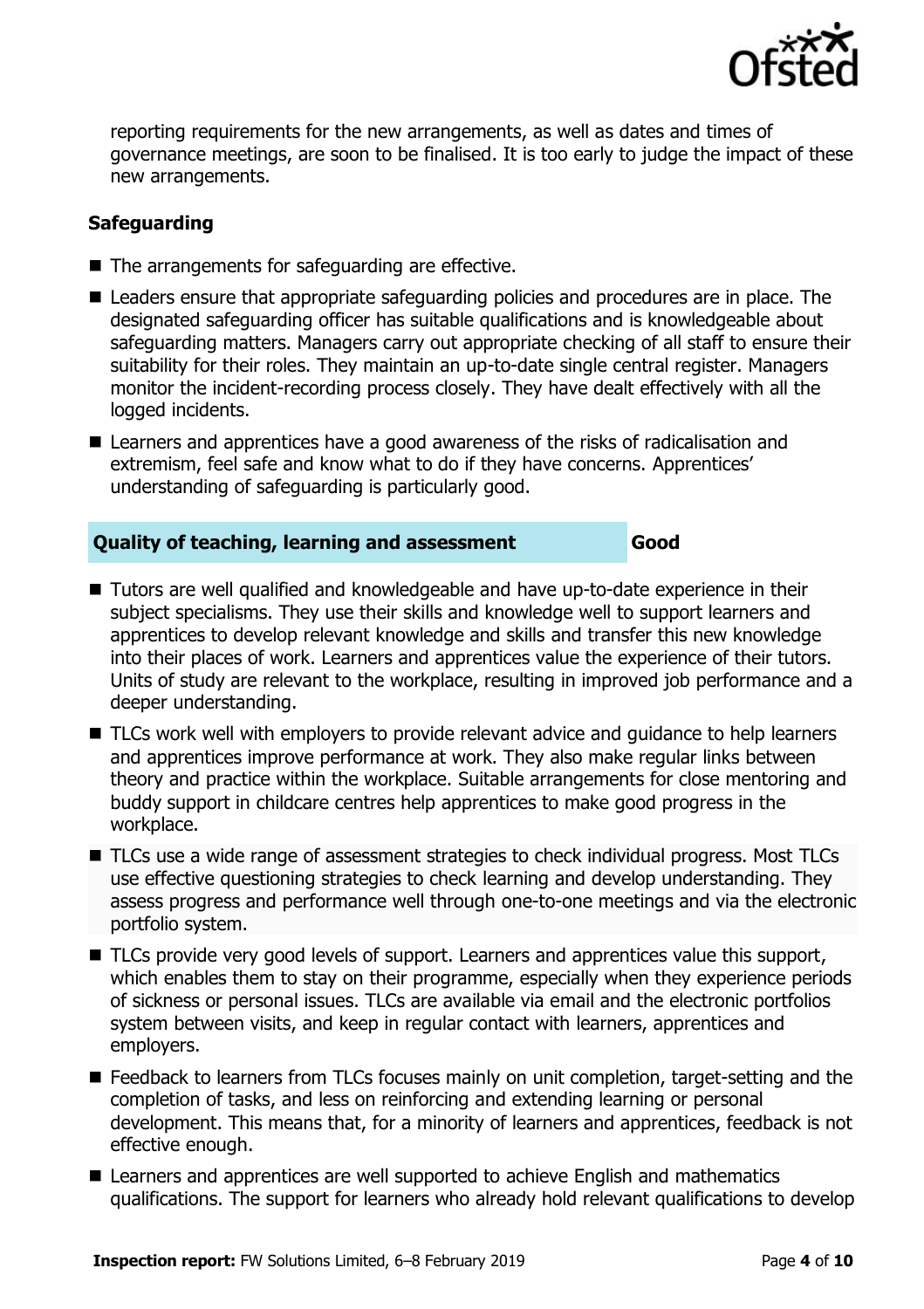

their literacy and numeracy skills further is less effective. Staff are aware of additional support needs but the level of support provided is not monitored by staff to ensure that learners and apprentices are not disadvantaged.

#### **Personal development, behaviour and welfare Good**

- Learners and apprentices develop good work-related skills that improve their job performance and effectiveness. Particularly in early years and childcare settings, they apply what they have learned in earlier training sessions. For example, when working with children during nursery snack times, they encourage communication and discussion so that children understand the benefits of healthy eating and the impact of cultures and allergies on diet. The standard of work is at the level of study expected, and often higher.
- Learners and apprentices take pride in their work, enjoy their learning and grow in confidence because of their studies and the support that they receive from their TLCs. They see the impact of their increased skills on their effectiveness in the workplace. They are positive about learning, exhibit good behaviours and are keen and ready to learn.
- Learners and apprentices are respectful and promote an inclusive environment, both within their learning and at work. They value teamworking during training sessions and in the workplace. Apprentices have a very good understanding of equality and diversity and their application in the workplace. TLCs promote cultural awareness well and provide updates on different cultures and festivals during reviews. Learners have a good awareness of British values.
- Good impartial careers advice and guidance continue throughout all programmes. TLCs use their specialist subject knowledge to support adult learners in making decisions about their progress and career and employment goals. As a result, most learners progress to higher levels of study.
- Attendance and punctuality are good. Learners and apprentices come well prepared to training sessions and one-to-one review sessions. They behave well and show respect to their tutors. They often carry out extra coursework and submit it via the electronic portfolio system.
- Leaders and managers have recently provided a range of services to support the health and well-being of learners via a social media platform. It is too early to judge the impact of this initiative.

#### **Outcomes for learners Good**

- The great majority of learners and apprentices complete their programmes and achieve their qualifications. The large majority of apprentices make good progress from their starting points. Most current learners and apprentices are on track to achieve within the planned timescales.
- Most learners use their qualifications to take on more responsibility and gain promotion in the workplace or continue with further education and training.
- The proportion of apprentices on level 2 functional skills courses in English, mathematics and information and communication technology who achieve their qualifications is high.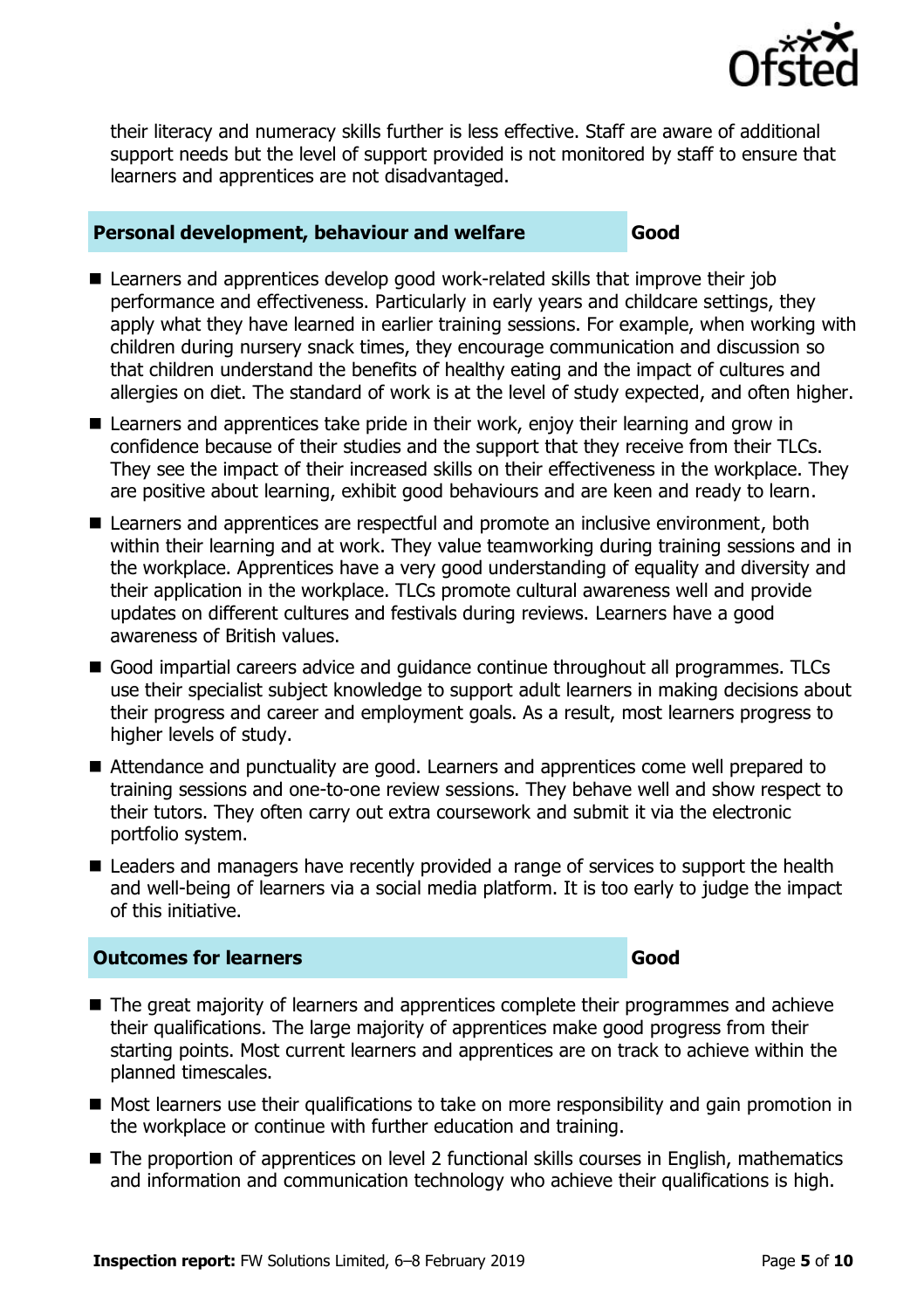

- The standard of work that learners and apprentices produce is generally at the level expected and, in a few instances, at a higher level.
- **Following completion of their courses, most adult learners remain in sustained** employment and progress to higher levels of study.

# **Types of provision**

#### **Adult learning programmes Good**

- Most learners are employed in early years and childcare settings and use advanced learner loans to further their careers.
- **E** Learners make good progress in improving the knowledge, skills and understanding that they need for their work through monthly one-to-one training sessions with their TLCs. For example, learners on the level 3 diploma in children's learning and development can explain the differences in physical development between a one- and two-year-old child holding a drinking cup.
- Most learners are very enthusiastic about learning and are keen to improve their contributions in the workplace. TLCs build on learners' high levels of enthusiasm by providing thought-provoking activities that spark further interest during training sessions. This results in good gains in skills, knowledge and understanding. For example, a level 4 learner was able to explain the importance of different ways in which people learn and linked this effectively to performance management reviews in the workplace.
- Assessments are well planned and meet the needs of learners. This results in high levels of motivation to achieve.
- In a few cases, feedback from TLCs is cursory and does not challenge learners to reflect fully and produce work of a high quality. As a result, in these cases, learners are unsure of what they need to do to improve.
- TLCs do not ensure that their learners improve their writing skills sufficiently. They seldom correct learners' misspellings, poor structuring and incorrect grammar and punctuation.

#### **Apprenticeships Good**

- The provision meets the principles and requirements of an apprenticeship. Most apprentices are employed in early years and childcare settings and receive good on- and off-the-job training in their place of work. TLCs make frequent and well-planned visits to the workplace and respond flexibly to apprentices' and employers' requests and workplace demands.
- TLCs promote learning and understanding well through good contextualisation of topics and reinforcement of their importance in the workplace. Units are selected by TLCs, apprentices and their employers to ensure that they are relevant to workplace duties and interests. This results in improved job performance and a deeper understanding of the job role.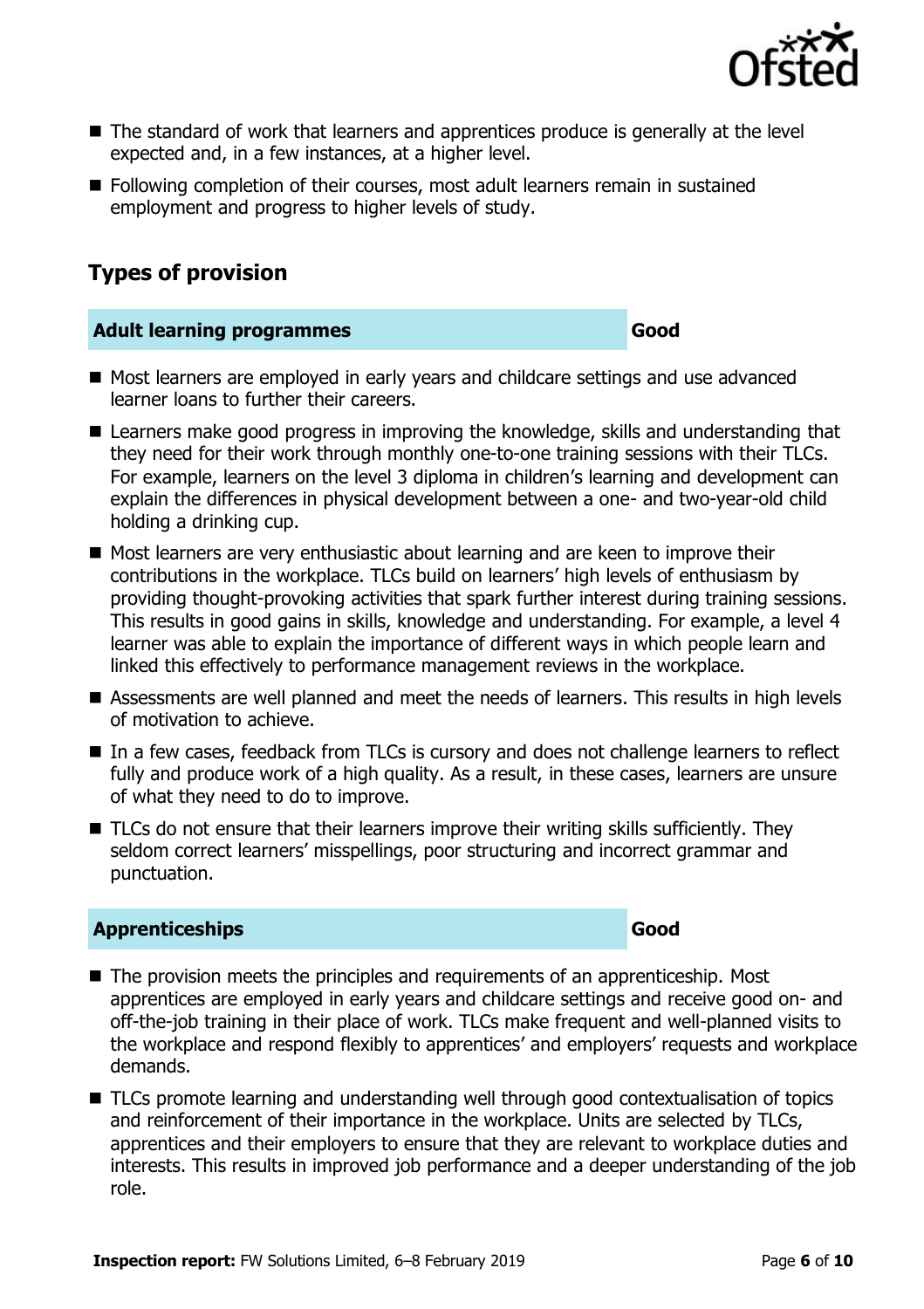

- Apprentices enjoy their learning and can see the impact of their work in their daily interactions with children in their care. They are encouraged by TLCs and employers to support each other and develop good teamworking skills and behaviours. This enables apprentices to provide more effective care and support for children in the nurseries.
- Partnership working with employers is very good. Employers are involved effectively in planning the training required to deliver apprenticeship programmes and during reviews. Employers gain well-skilled, valued and knowledgeable staff who contribute effectively to the nurseries where they work.
- TLCs have high expectations of each apprentice. This encourages apprentices to produce a good standard of work, and most make at least the progress expected of them. Apprentices become more confident and articulate. For example, they gain in confidence by working with children to help them to understand the risks involved in executing a safe road crossing.
- All apprentices benefit from the very good support given during frequent and comprehensive visits by their TLCs. Useful contact between visits provides additional support to help apprentices improve and make progress. Apprentices find the use of a buddy and mentoring system in the workplace helpful in making good progress.
- Most apprentices work in high-quality, safe working environments and demonstrate a good understanding of health and safety and how to work safely with children. They have a sound understanding of the 'Prevent' duty, safeguarding, British values and equality and diversity. Although all apprentices have a full-time job offer, it is too early to judge whether they remain in work, gain promotion or move on to higher qualifications as almost all have yet to complete their apprenticeships.
- The standard of teaching, learning and assessment is good. As a result, most apprentices are able to demonstrate and articulate their learning and development well. However, in a small minority of sessions, TLCs use too much verbal instruction without sufficiently checking learners' understanding, and time is lost writing instructions that could have been prepared in advance.
- The support for apprentices' English and mathematics functional skills development is good for those who do not have an appropriate GCSE pass grade. As a result, the proportion of apprentices who achieve their functional skills at the first attempt is high. However, for a minority of apprentices, the further development of their English and mathematics skills requires improvement.
- The focus of target-setting is on completing units and, as a result, a few apprentices and employers do not have a clear understanding of the personal skills needed to make effective overall progress. Most TLCs provide good verbal feedback to apprentices and give clear guidance on how apprentices can improve their performance. However, written feedback is less effective.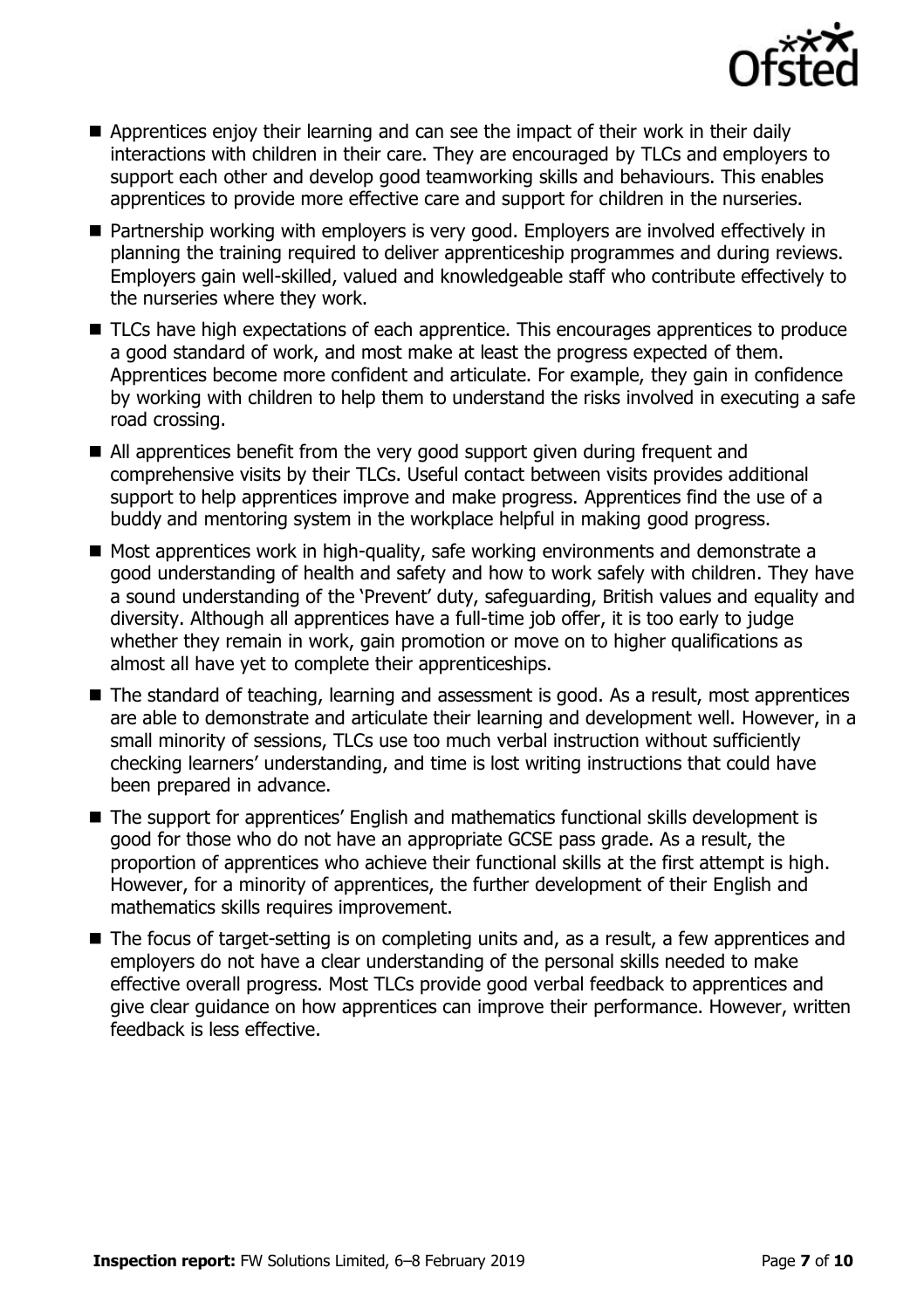

# **Provider details**

| 1247990                       |
|-------------------------------|
| Independent training provider |
| $16+$                         |
| 16                            |
| Sandra Hardy                  |
| 01423 536 672                 |
| www.fwsolutions.net           |
|                               |

# **Provider information at the time of the inspection**

| Main course or learning<br>programme level                                                      | Level 1<br>or below |          | Level 2   |           | Level 3 |           | Level 4<br>or above |              |                |
|-------------------------------------------------------------------------------------------------|---------------------|----------|-----------|-----------|---------|-----------|---------------------|--------------|----------------|
| Total number of learners<br>(excluding apprenticeships)                                         | $16 - 18$           | $19+$    | $16 - 18$ |           | $19+$   | $16 - 18$ | $19+$               | $16 - 18$    | $19+$          |
|                                                                                                 |                     |          |           |           |         |           | 18                  |              | $\overline{4}$ |
| Number of apprentices by<br>apprenticeship level and age                                        | Intermediate        | Advanced |           |           |         |           | Higher              |              |                |
|                                                                                                 | $16 - 18$           | $19+$    |           | $16 - 18$ |         | $19+$     | $16 - 18$           |              | $19+$          |
|                                                                                                 | 48                  | 20       |           |           | 33      | 42        |                     |              |                |
| Number of traineeships                                                                          | $16 - 19$           |          |           | $19+$     |         |           |                     | <b>Total</b> |                |
|                                                                                                 |                     |          |           |           |         |           |                     |              |                |
| Number of learners aged 14 to<br>16                                                             |                     |          |           |           |         |           |                     |              |                |
| Number of learners for which<br>the provider receives high-<br>needs funding                    |                     |          |           |           |         |           |                     |              |                |
| At the time of inspection, the<br>provider contracts with the<br>following main subcontractors: |                     |          |           |           |         |           |                     |              |                |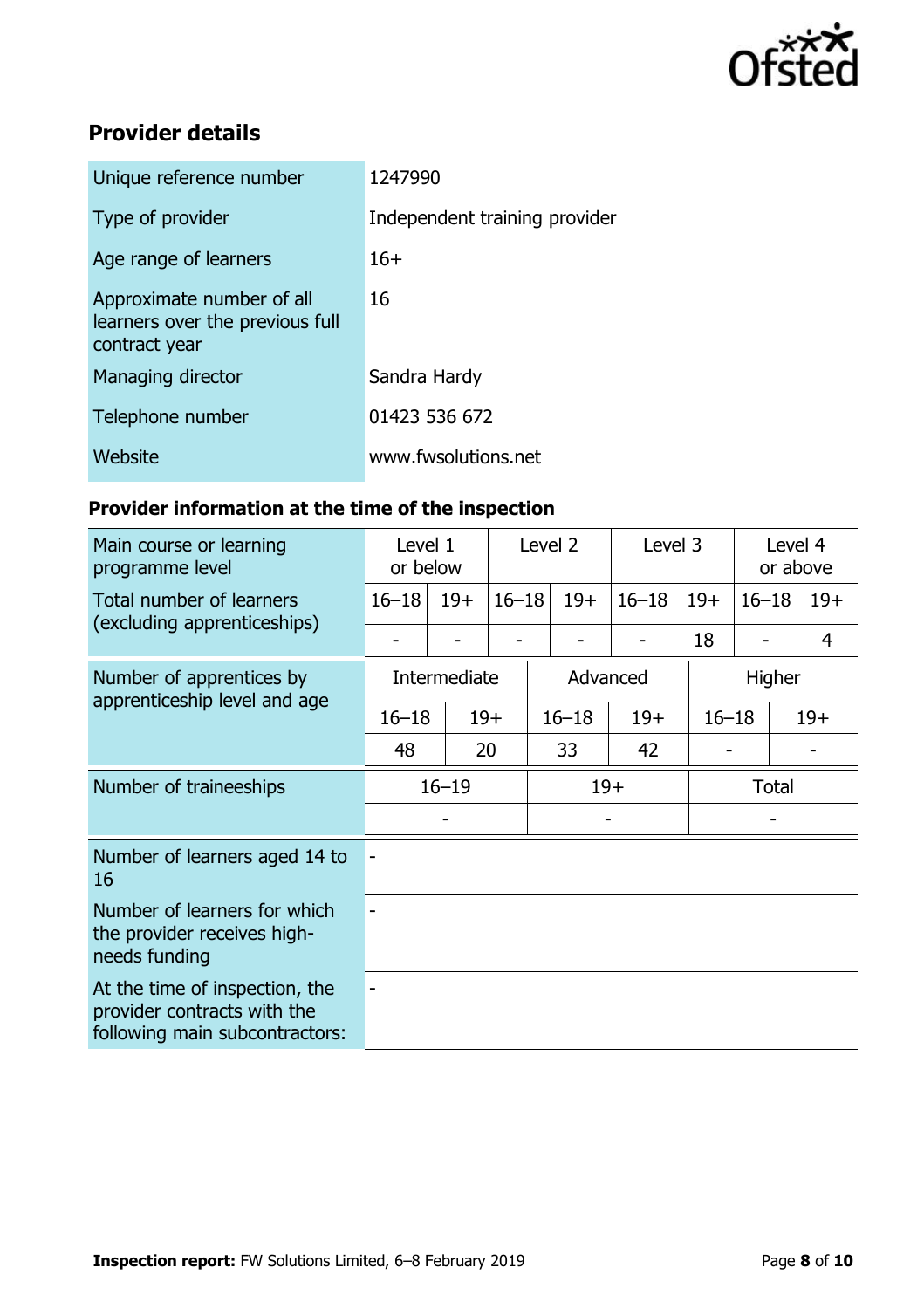

# **Information about this inspection**

The inspection team was assisted by the managing director, as nominee. Inspectors took account of the provider's most recent self-assessment report and development plans. Inspectors used group and individual interviews, telephone calls and online questionnaires to gather the views of learners and employers; these views are reflected within the report. They observed learning sessions, assessments and progress reviews. The inspection took into account all relevant provision at the provider.

#### **Inspection team**

| Bob Hamp, lead inspector | Her Majesty's Inspector |
|--------------------------|-------------------------|
| Kim Bleasdale            | Her Majesty's Inspector |
| Gillian Forrester        | Ofsted Inspector        |
| <b>Bob Busby</b>         | Ofsted Inspector        |
| Maria Rayworth           | Ofsted Inspector        |